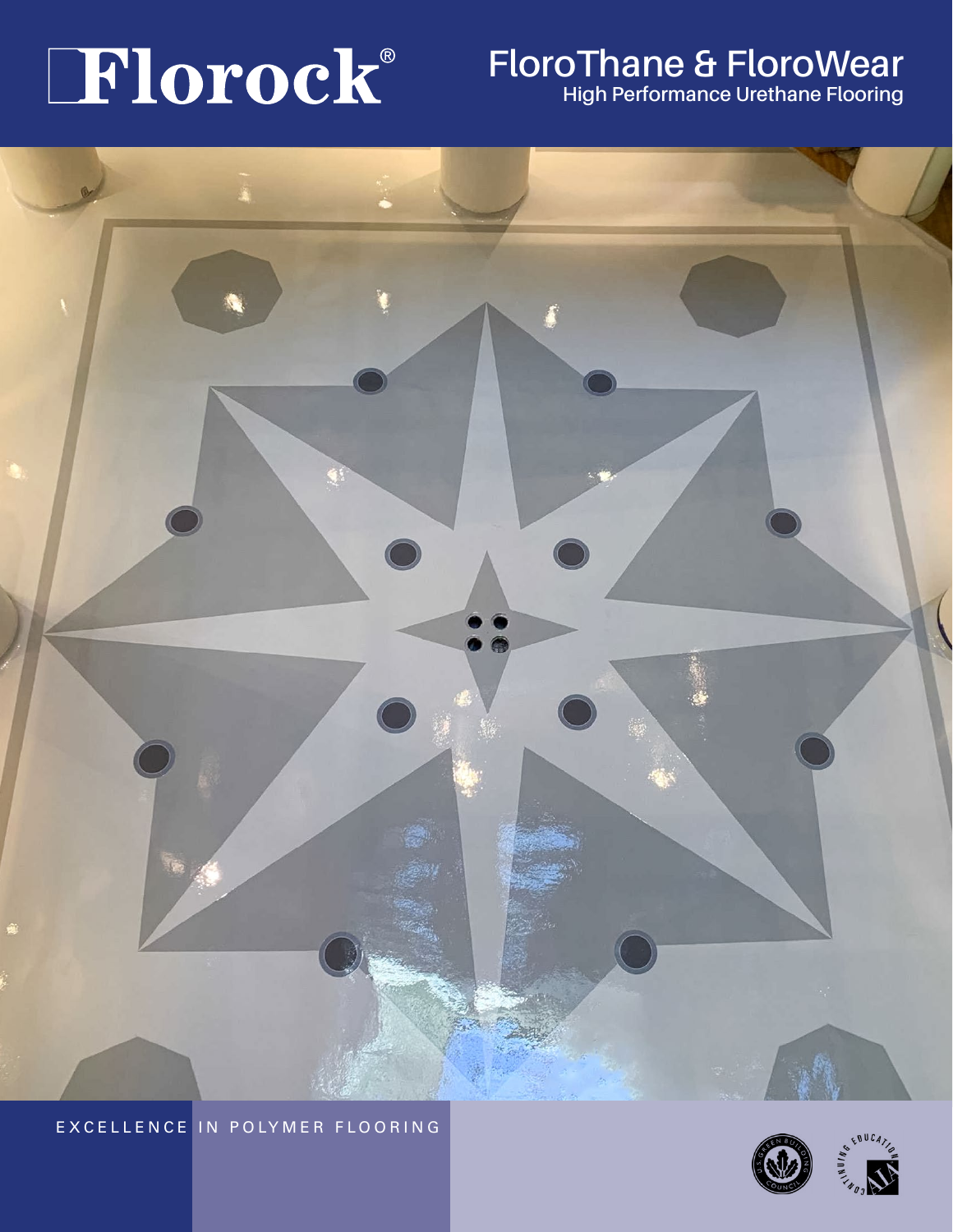# **Florock**®

#### FloroThane & FloroWear High Performance Urethanes

Whether applied as a topcoat over a Florock primer or as a hardwearing finish coat over a variety of other Florock systems, FloroThane and FloroWear furnish industry-leading protection to concrete floors in high use commercial, industrial, and institutional environments.

- Military and Civil Aerospace Hangars
- Vehicle Maintenance Facilities
- Healthcare, Biotech, Laboratories
- Manufacturing and Logistics
- Retail, Grocery Stores, Hospitality
- Food and Beverage Processing
- Veterinary Clinics, Kennels
- Education, Museums, Stadiums





#### Excellent Performance

- Outstanding chemical and stain resistance
- Withstands thermal shock, temperature cycling
- Excellent abrasion resistance
- UV resistant, great color retention
- Moisture mitigating primers available\*

#### Installation Advantages

- Field-tintable with Florock Colorants
- Available with different sheen levels
- Applied using roller and roller pan\*\*

#### Health and Safety Benefits

- Choice of slip-resistant textures
- High solids and low V.O.C.
- Low odor installation options available
- USDA, FDA, EPA, OSHA and ADA compliant
- Contributes to LEED® Green Building credits

#### Simple Maintenance

- Easy and economical to clean and sanitize
- No stripping, waxing or polishing needed
- Pressure sprayable, power washable

 *\* See FloroProof System data for MVT testing and details.*

*\*\* See technical data sheet for roller specifications and handling. Product is not to be spray applied.*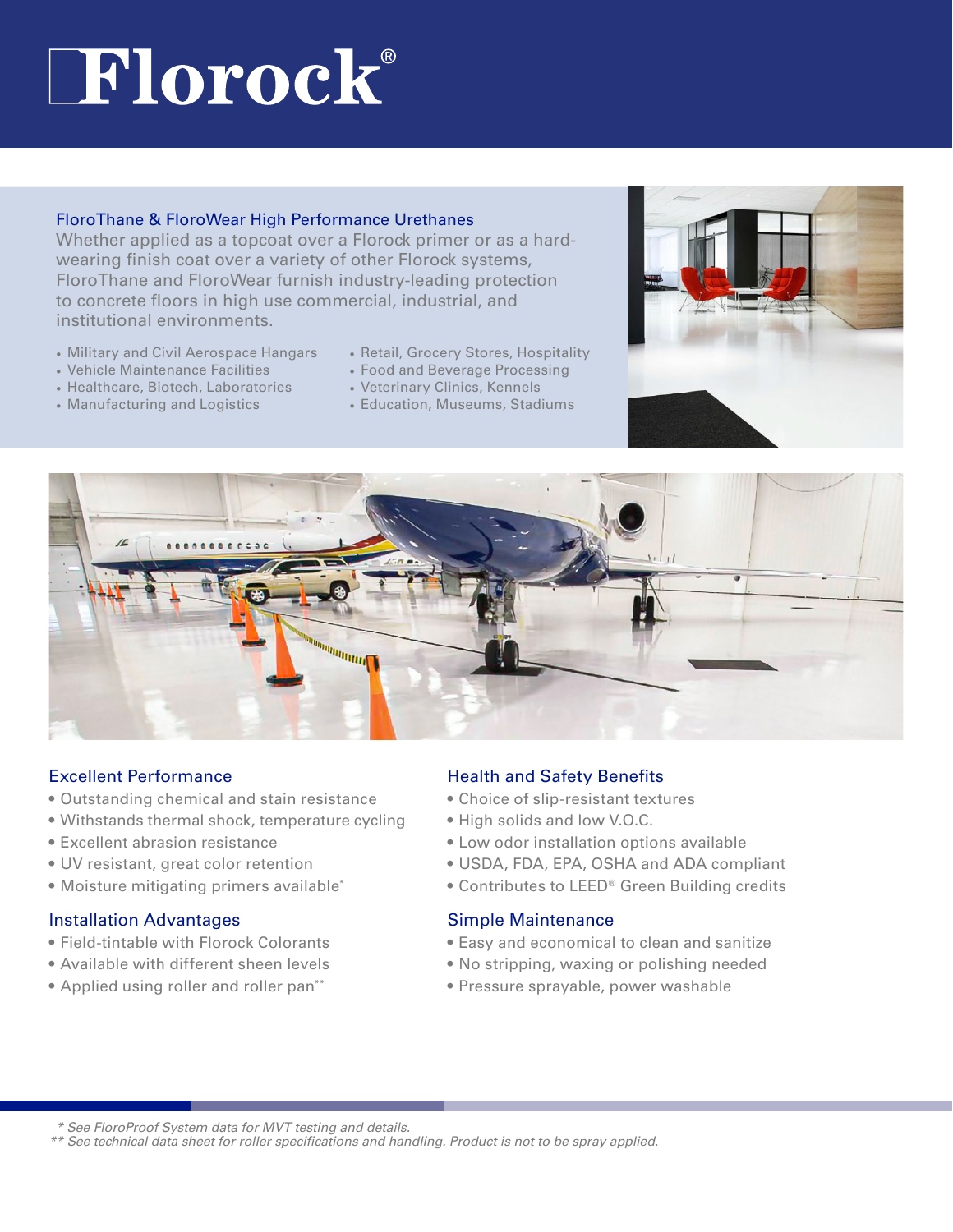## **FloroThane & FloroWear Chemical Resistant Urethane - CRU**

#### FloroThane MC High Gloss *Outstanding Protection and Performance*

Traditional aliphatic, two-component moisture curing urethane has a very high solids content. Glossy finish reflects overhead lighting and helps improve room visibility. May be roller-applied at 3 mils DFT per coat over a FloroPoxy Primer or as a finish coat over other Florock Systems. One to two coats recommended, with thorough sanding between applications. If desired, field tint with Florock Colorant in choice of standard or custom colors. For added slip-resistance, incorporate choice of approved aggregate into the final coat.

### FloroThane MC/HT High Gloss or Satin

#### *Exceptional Stain Resistance and No Odor*

Next generation aliphatic, two-component moisture cure urethane in Clear boasts very high solids and no detectable odor during installation. Cures to an impermeable film with excellent chemical and stain resistance, including short-term Betadine® stain resistance. Choice of sheen level – light reflective, high gloss or add special powder for a satin finish. May be roller-applied at 3 mils DFT per coat over a FloroPoxy Primer or as a finish coat over other Florock Systems. One to two coats recommended, with thorough sanding between applications. If desired, field tint with Florock Colorant in choice of standard or custom colors. For added slip-resistance, incorporate choice of approved aggregate into the final coat.

### FloroWear Satin

#### *Extraordinary Abrasion Resistance*

High solids, aliphatic, two-component moisture curing urethane includes a fine aluminum oxide powder that imparts best-in-class abrasion resistance and wear properties. Satin finish has a cleanable, fine pumice-like texture. May be roller-applied at 3 mils DFT per coat over a FloroPoxy Primer or as a finish coat over other Florock Systems. One or two coats recommended. If desired, field tint with Florock Colorant in choice of standard or custom colors. Cured surface is slip-resistant. For additional slip-resistance, incorporate choice of approved aggregate into the finish.



Standard FloroThane / FloroWear System

Shown as pigmented; may also be installed as a clear system



#### FloroThane / FloroWear as Topcoat(s) Over Other Florock Systems

Topcoat(s) shown in Clear; may also be installed with pigmented finish coat(s)

- Clear topcoats are installed over decorative Florock Systems. Pigmented topcoats may be installed over solid colored Florock Systems.
- \*\* This is a simple representation. A variety of Florock decorative and industrial flooring systems may be used. These may be comprised of several different layers of coating, include aggregate or decorative elements, and be of any thickness up to approximately 375 mils (3/8-inch) (9.5 mm).